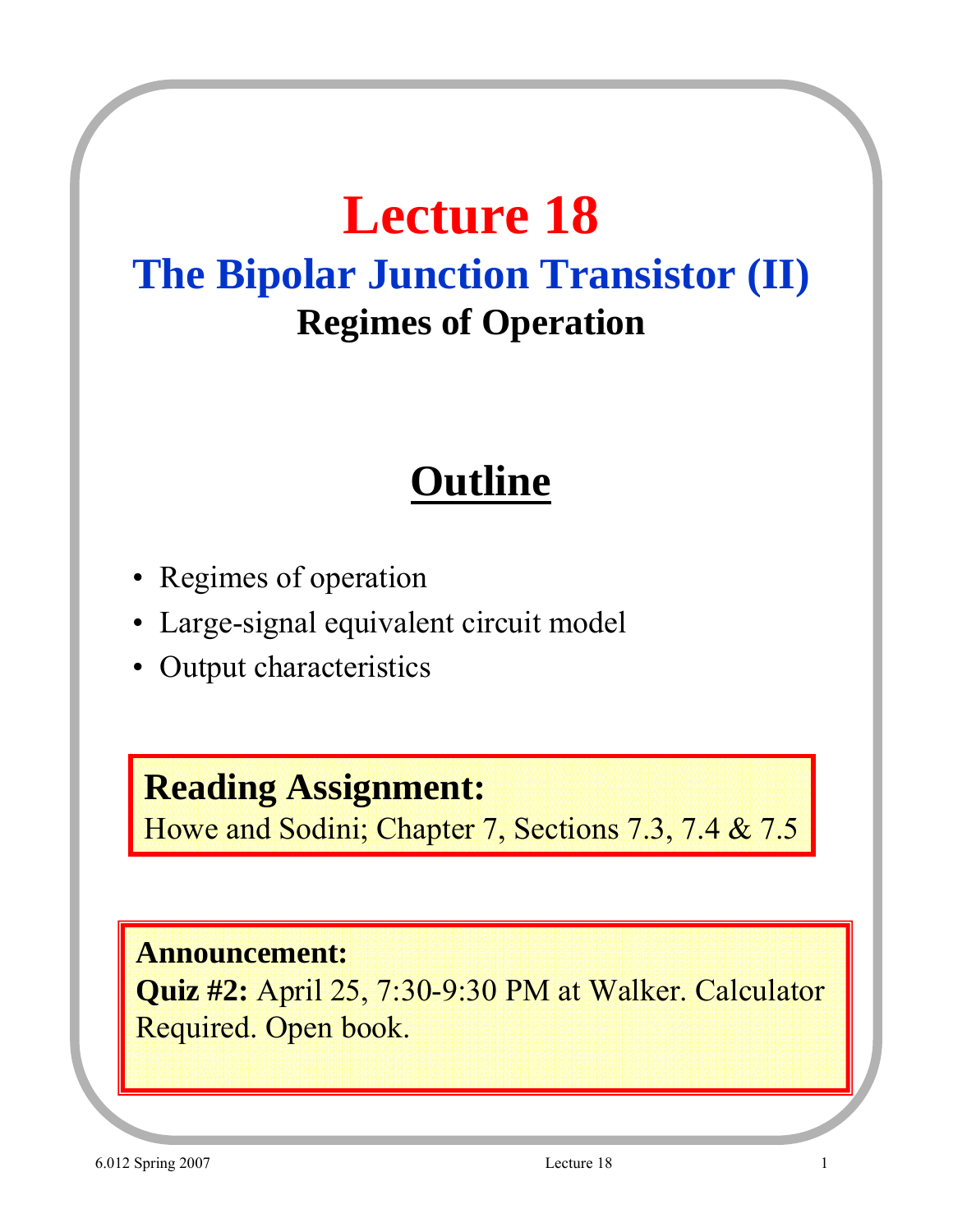

- *Forward active*: device has high voltage gain and high β;
- *Reverse active*: poor β; **not useful**;
- *Cut-off:* negligible current: nearly an open circuit;
- Saturation: device is flooded with minority carriers;
	- $\Rightarrow$  takes time to get out of saturation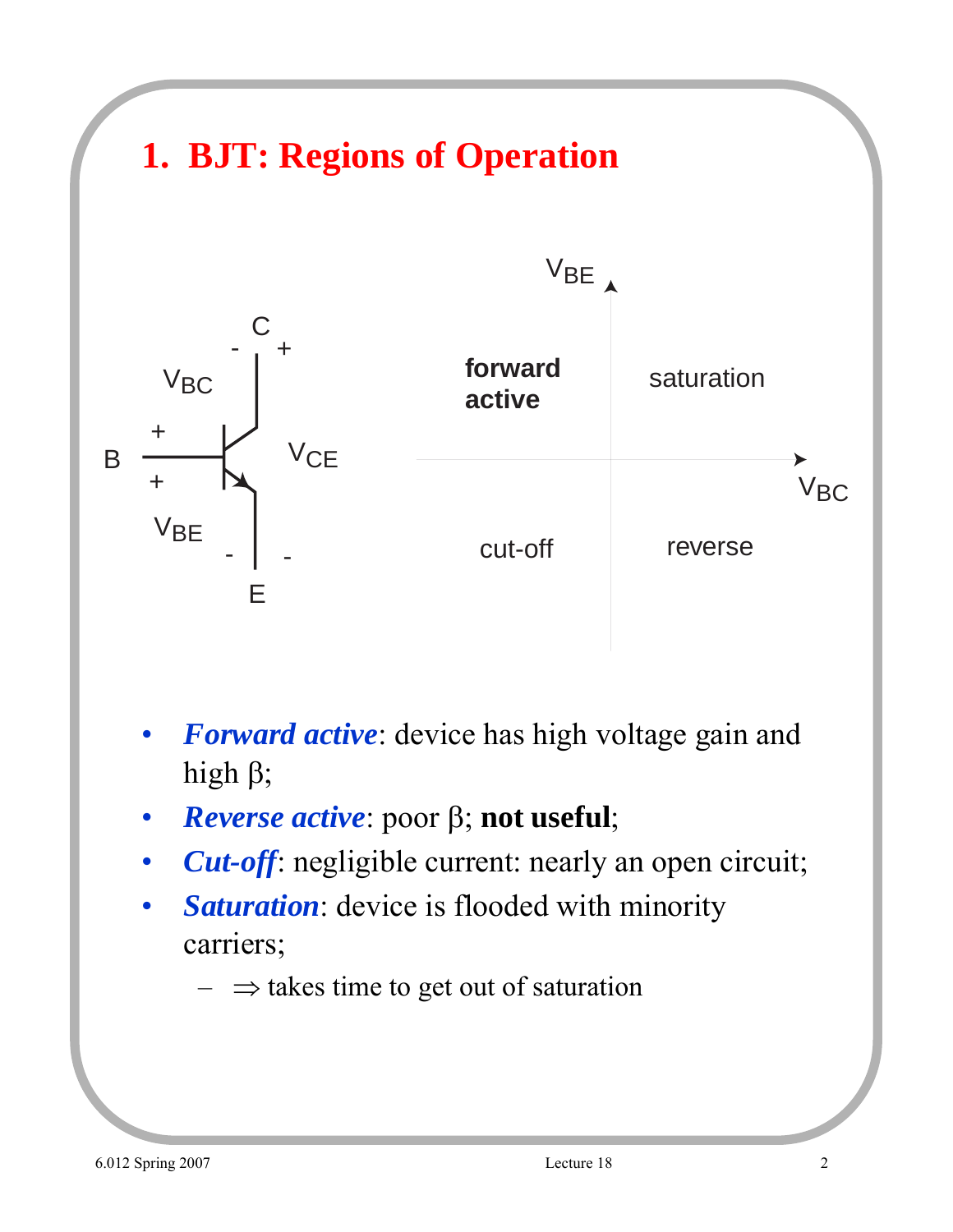

#### Minority Carrier profiles (*not to scale*):

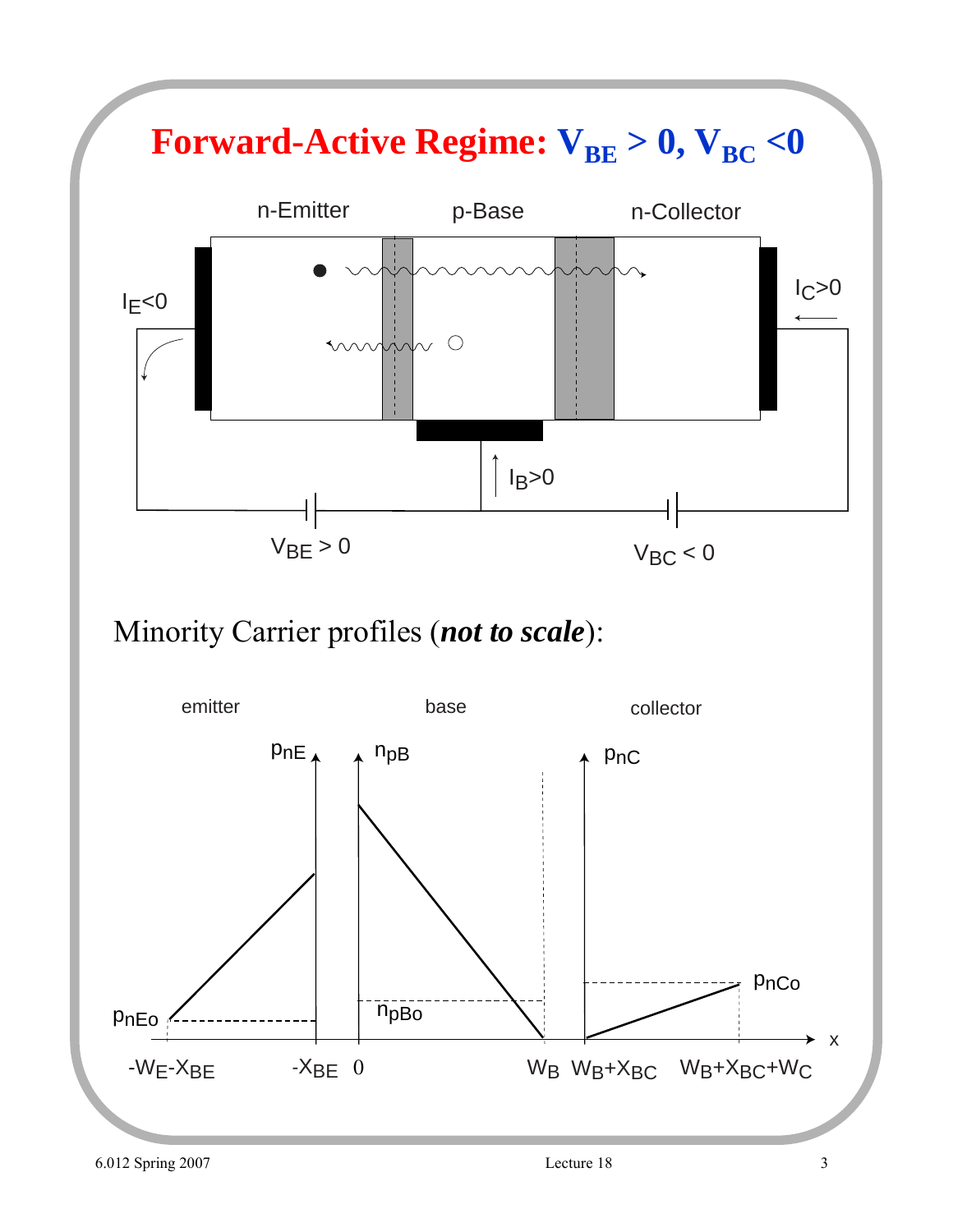**Forward-Active Regime:**  $V_{BE} > 0$ ,  $V_{BC} < 0$ 

• *Emitter* injects **electrons** into *base*, *collector* extracts (collects) **electrons** from *base*:

$$
I_C = I_S e^{\frac{\left[\frac{V_{BE}}{V_{th}}\right]}{1}}, \qquad I_S = \frac{qA_E n_{pBo} D_n}{W_B}
$$

• *Base* injects **holes** into *emitter*, **holes** recombine at *emitter* contact:

$$
I_B = \frac{I_S}{\beta_F} \left[ e^{\frac{V_{BE}}{V_{th}}} \right]_{-1} \left| , \n\right|_{\beta_F} = \frac{I_S}{\beta_F} = \frac{qA_E p_{nEo} D_p}{W_E}
$$

• *Emitter* current:

$$
I_E = -I_C - I_B = -I_S e^{\frac{V_{BE}}{V_{th}}} - \frac{I_S}{\beta_F} \left( e^{\frac{V_{BE}}{V_{th}}} - 1 \right)
$$

- State-of-the-art IC BJT's today:  $I_s \approx 0.1 1$  fA
- $\beta_F \approx 50 300$ .
- $\beta_F$  hard to control tightly:  $\Rightarrow$  circuit design techniques required to be insensitive to variations in  $\beta_F$ .

$$
\beta_F = \frac{I_C}{I_B} = \frac{n_{pBo} \cdot \frac{D_n}{W_B}}{p_{nEo} \cdot \frac{D_p}{W_E}} = \frac{N_{dE} D_n W_E}{N_{aB} D_p W_B}
$$

6.012 Spring 2007 Lecture 18 4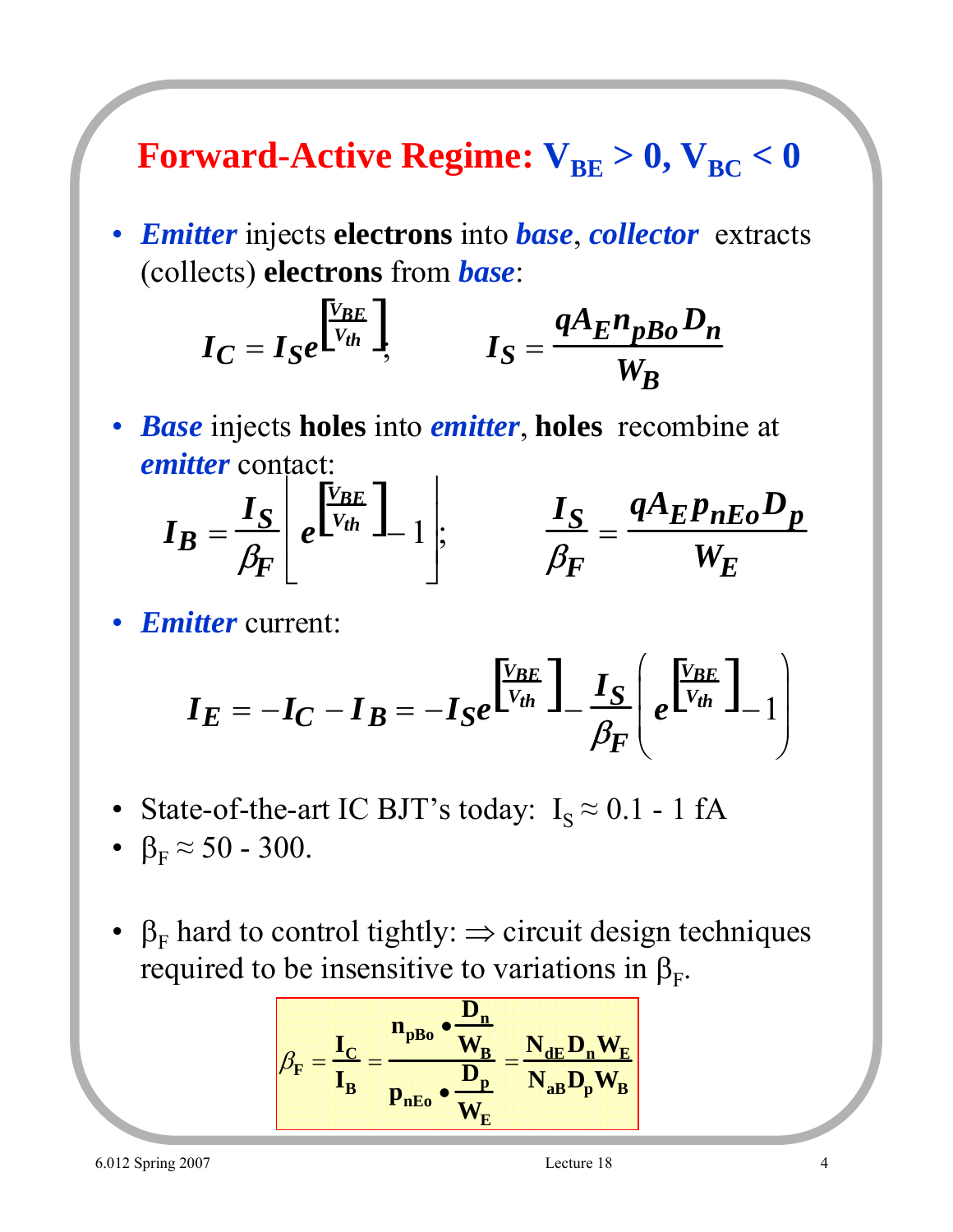

#### Minority Carrier Profiles (*not to scale*):

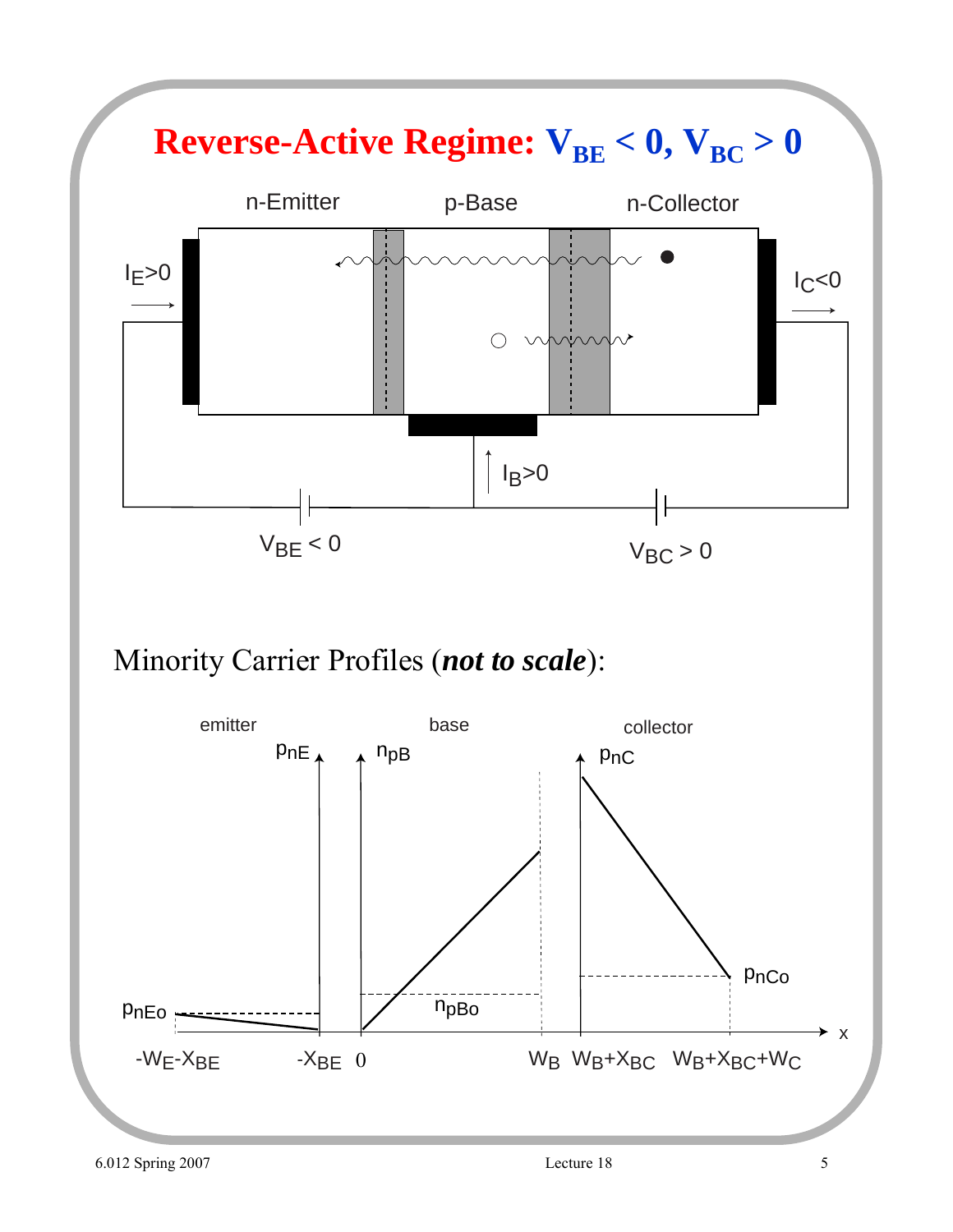### **Reverse-Active Regime:**  $V_{BE} < 0$ ,  $V_{BC} > 0$

• *Collector* injects electrons into *base*, *emitter* extracts (collects) electrons from *base*:

$$
I_E = I_S e^{\begin{bmatrix} V_{BC} \\ V_{th} \end{bmatrix}}, \qquad I_S = \frac{q A_C n_{pBo} D_n}{W_B}
$$

• *Base* injects holes into *collector*, **holes** recombine at *collector* contact and buried layer:

$$
I_B = \frac{I_S}{\beta_R} \left[ e^{\left(\frac{V_{BC}}{V_{th}}\right)} - 1 \right], \qquad \frac{I_S}{\beta_R} = \frac{qA_C p_{nCo} D_p}{W_C}
$$

• *Collector* current:

$$
I_C = -I_E - I_B = -I_S e^{\left[\frac{V_{BC}}{V_{th}}\right]} - \frac{I_S}{\beta_R} \left(e^{\left[\frac{V_{BC}}{V_{th}}\right]} - 1\right)
$$

• Typically,  $\beta_R \approx 0.1 - 5 \ll \beta_F$ .

$$
\beta_R = \frac{I_E}{I_B} = \frac{n_{pBo} \cdot \frac{D_n}{W_B}}{p_{nCo} \cdot \frac{D_p}{W_C}} = \frac{N_{dC} D_n W_C}{N_{aB} D_p W_B}
$$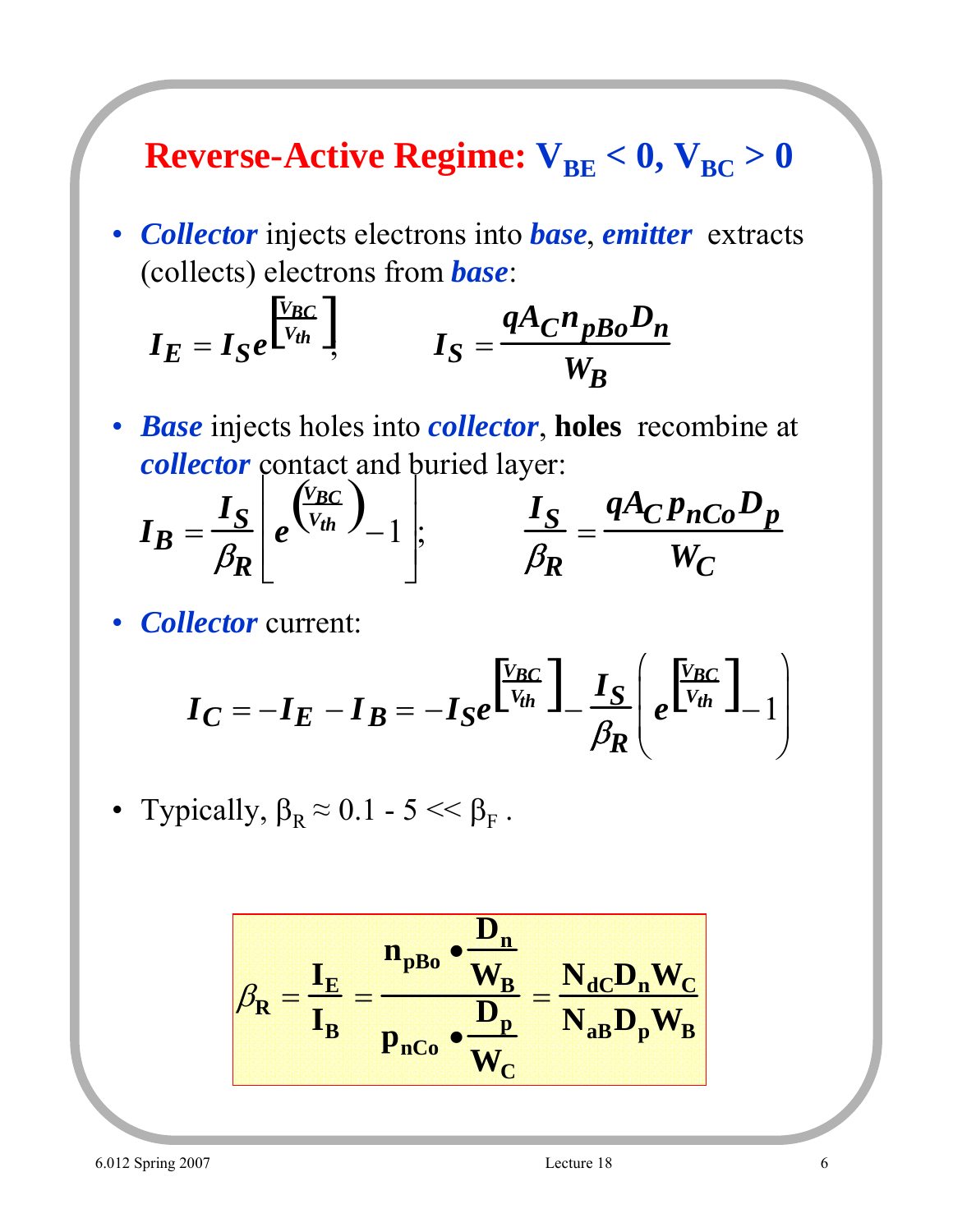

Minority Carrier Profiles (*not to scale*):

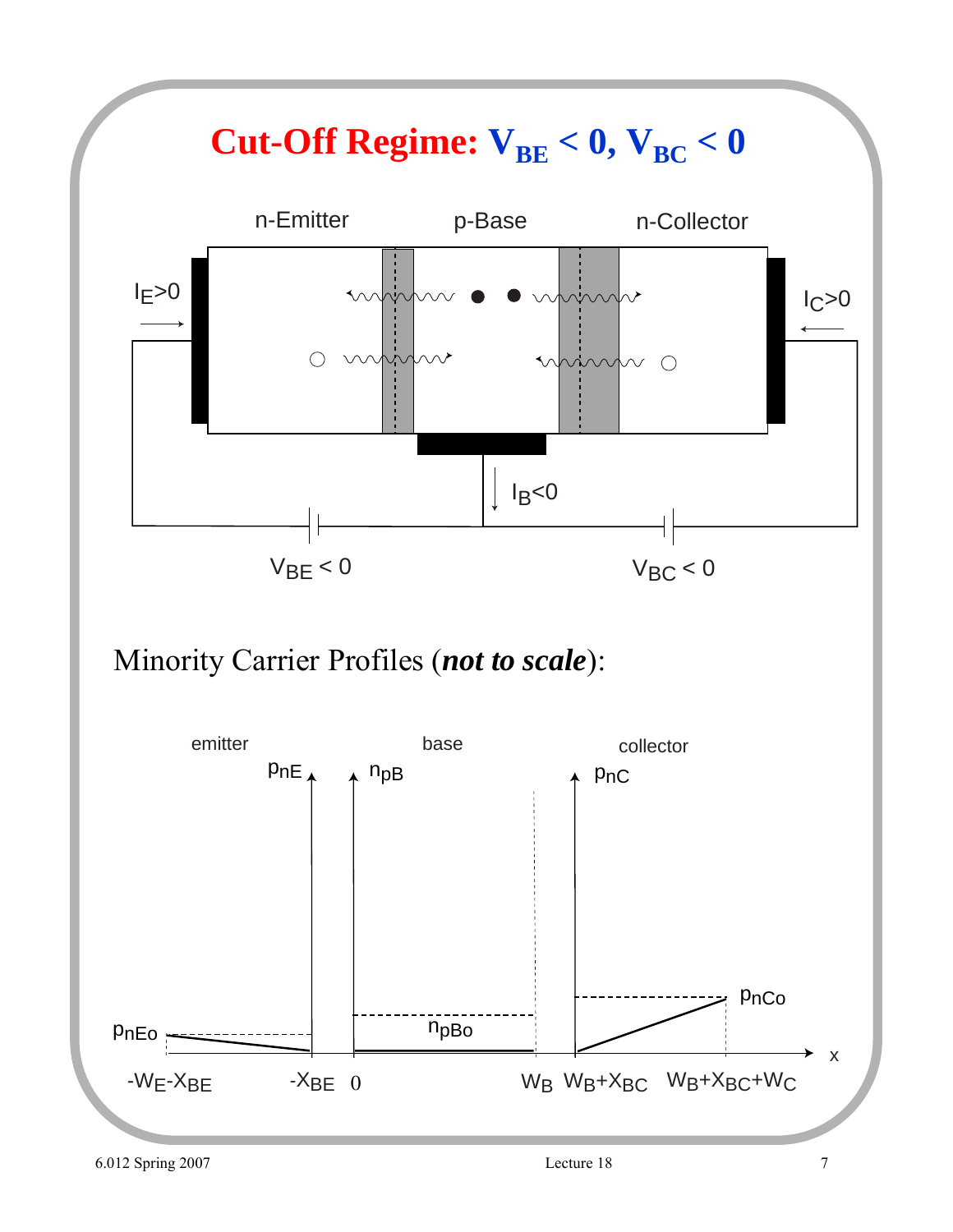### **Cut-Off Regime:**  $V_{BE} < 0$ ,  $V_{BC} < 0$

• *Base* extracts holes from *emitter*:

$$
I_{B1} = -\frac{I_S}{\beta_F} = -I_E
$$

• *Base* extracts holes from *collector*:

$$
I_{B2} = -\frac{I_S}{\beta_R} = -I_C
$$

• These are tiny leakage currents ( $\approx 10^{-15}$  A).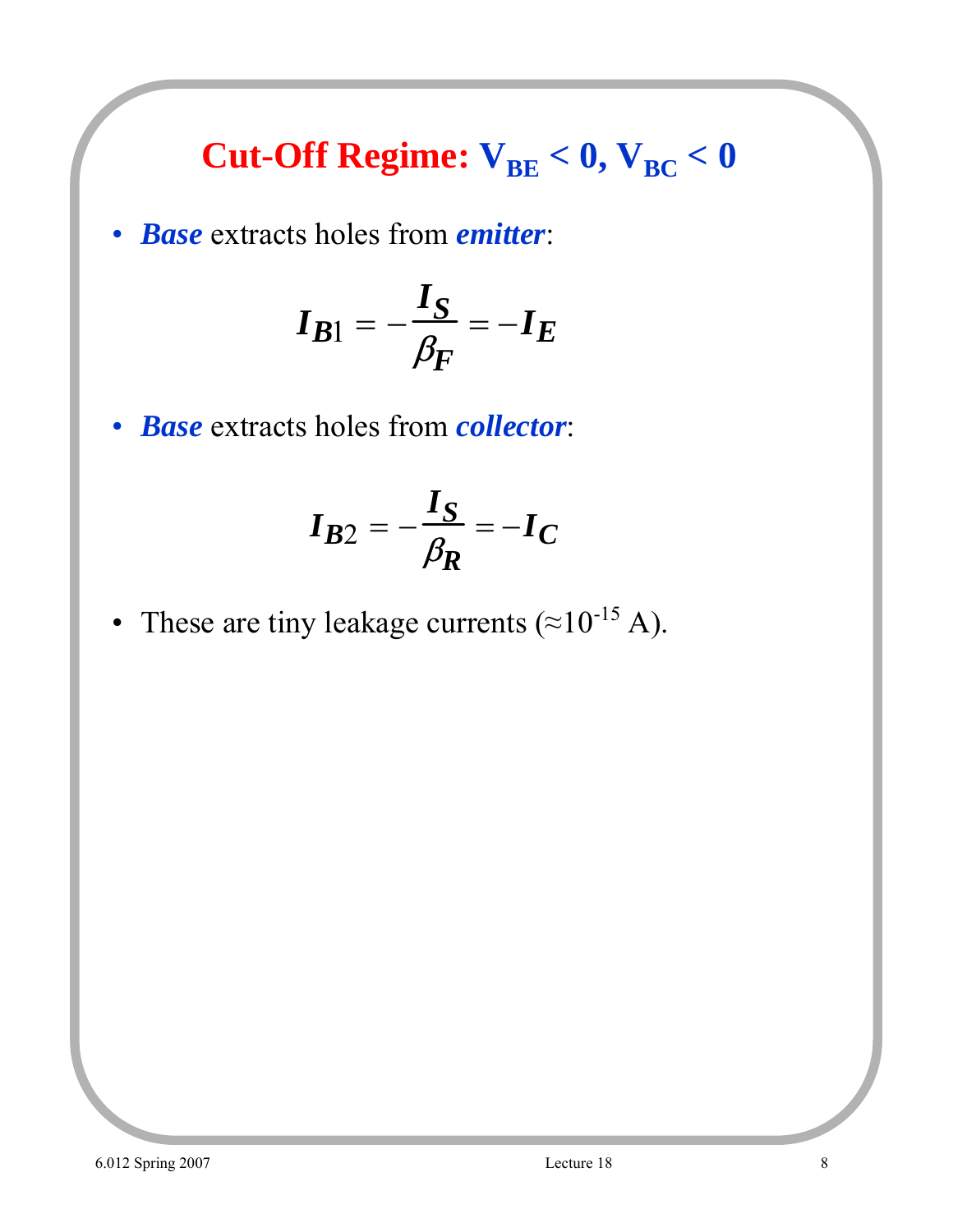

Minority Carrier profiles (*not to scale*):

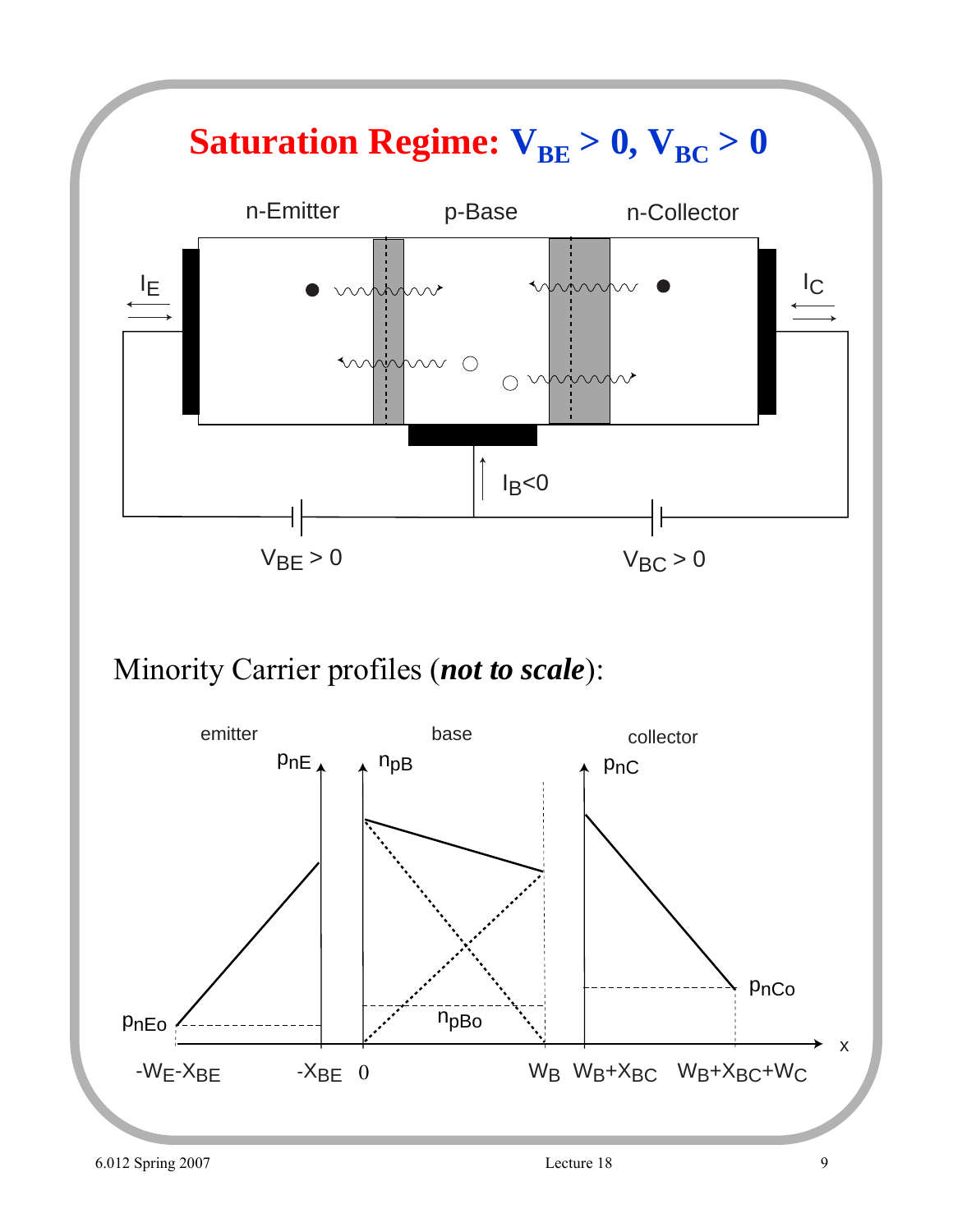## **Saturation Regime:**  $V_{BE} > 0$ ,  $V_{BC} > 0$

**Saturation** is superposition of forward active + reverse active:

$$
I_C = I_S \left(e^{\frac{V_{BE}}{V_{th}}} - e^{\frac{V_{BC}}{V_{th}}} \right) - \frac{I_S}{\beta_R} \left(e^{\frac{V_{BC}}{V_{th}}} - 1\right)
$$

$$
\boldsymbol{I_B} = \frac{\boldsymbol{I_S}}{\beta_F} \left[ e^{\frac{\boldsymbol{V_{BE}}}{\boldsymbol{V_{th}}}} \boldsymbol{I}_{-1} \right] + \frac{\boldsymbol{I_S}}{\beta_R} \left[ e^{\frac{\boldsymbol{V_{BC}}}{\boldsymbol{V_{th}}}} \boldsymbol{I}_{-1} \right]
$$

$$
I_E = -I_S \left[ e^{\frac{V_{BE}}{V_{th}}} \right]_{-e} \left[ \frac{V_{BC}}{V_{th}} \right]_{-} \frac{I_S}{\beta_F} \left[ e^{\frac{V_{BE}}{V_{th}}} \right]_{-1} \right]
$$

•  $I_c$  and  $I_E$  can have either sign, depending on relative magnitudes of  $V_{BE}$  and  $V_{BC}$  and  $\beta_F$  and  $\beta_R$ .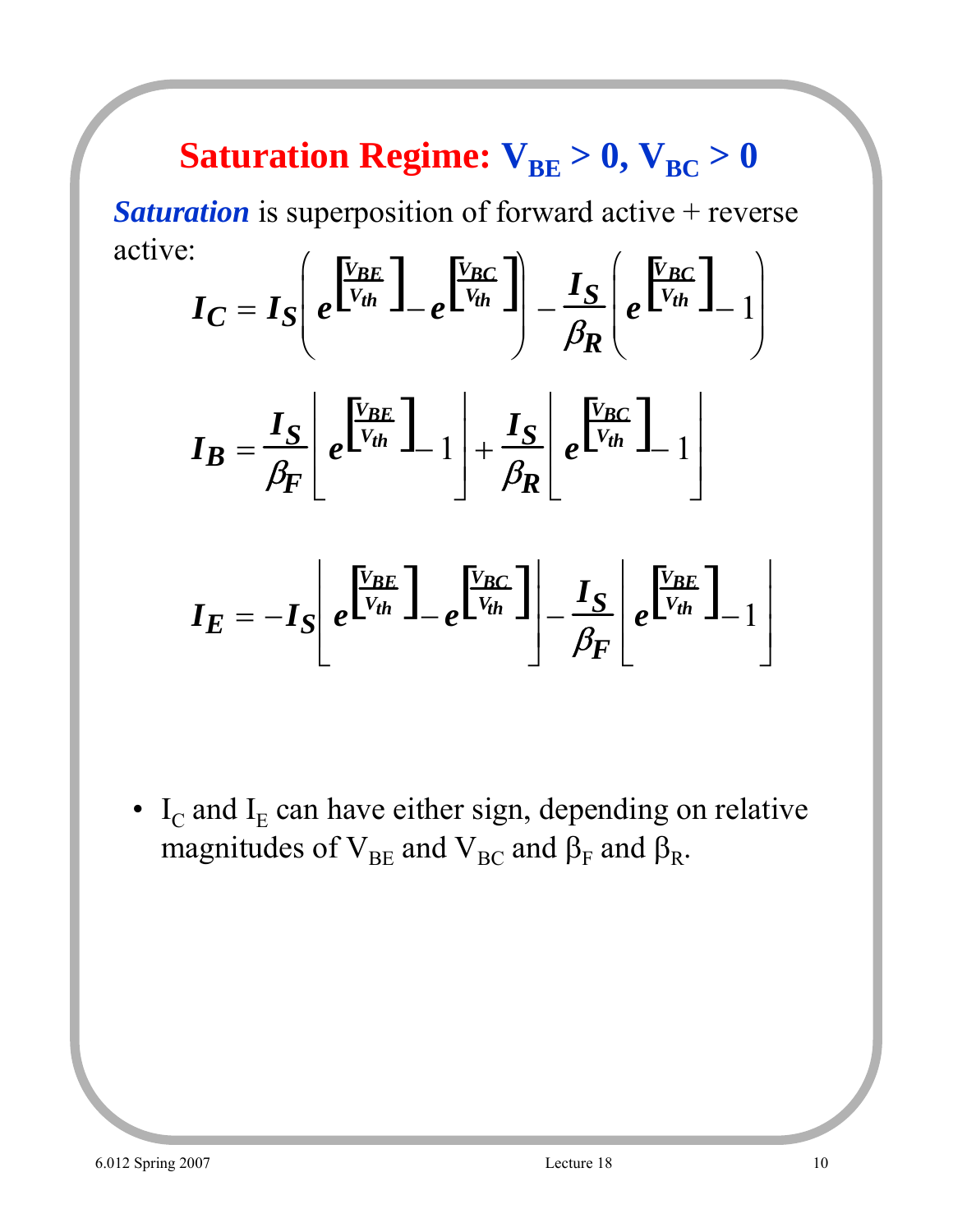# Saturation - The Flux Picture

- Both junctions are injecting and collecting.
- Electrons injected from emitter into base are collected by the collector as in Forward Active case.
- Electrons injected from collector into the base are collected by the emitter as in Reverse Active case.
- Holes injected into emitter recombine at ohmic contact as in Forward Active case.
- Holes injected into collector recombine with electrons in the  $n^+$  buried layer

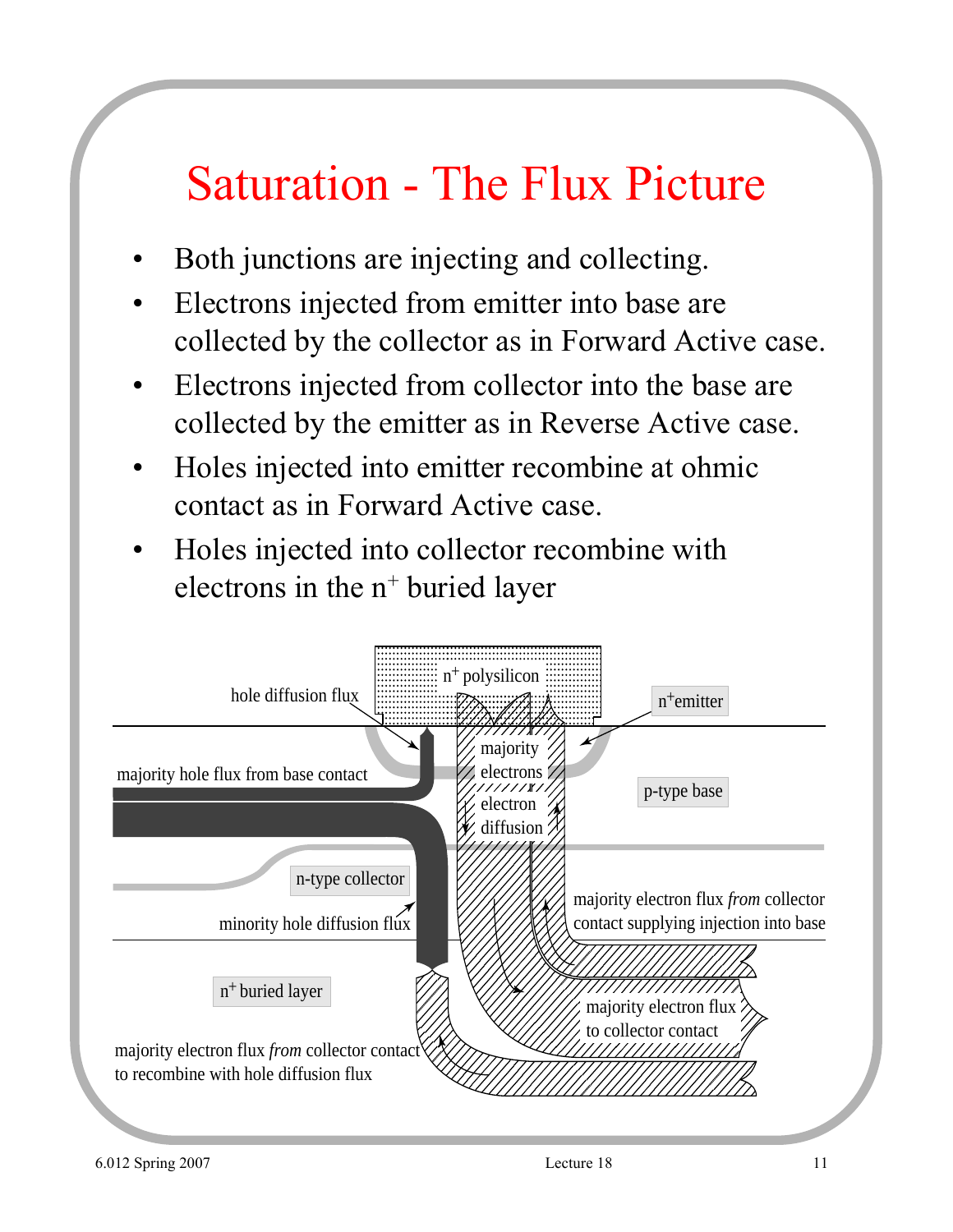**2. Large-signal equivalent circuit model**

**System of equations that describes BJT operation**:

$$
I_C = I_S \left( e^{\frac{V_{BE}}{V_{th}}} \right) - e^{\frac{V_{BC}}{V_{th}}} \right) - \frac{I_S}{\beta_R} \left( e^{\frac{V_{BC}}{V_{th}}} \right) - 1
$$
\n
$$
I_B = \frac{I_S}{\beta_F} \left[ e^{\frac{V_{BE}}{V_{th}}} \right] - 1 \left| + \frac{I_S}{\beta_R} \right| e^{\frac{V_{BC}}{V_{th}}} \right] - 1
$$
\n
$$
I_E = -I_S \left[ e^{\frac{V_{BE}}{V_{th}}} \right] - e^{\frac{V_{BC}}{V_{th}}} \left| - \frac{I_S}{\beta_F} \right| e^{\frac{V_{BE}}{V_{th}}} \left| -1 \right|
$$

Equivalent-circuit model representation (*non-linear hybrid-*<sup>π</sup> *model*) [particular rendition of Ebers-Moll model in text]: C -

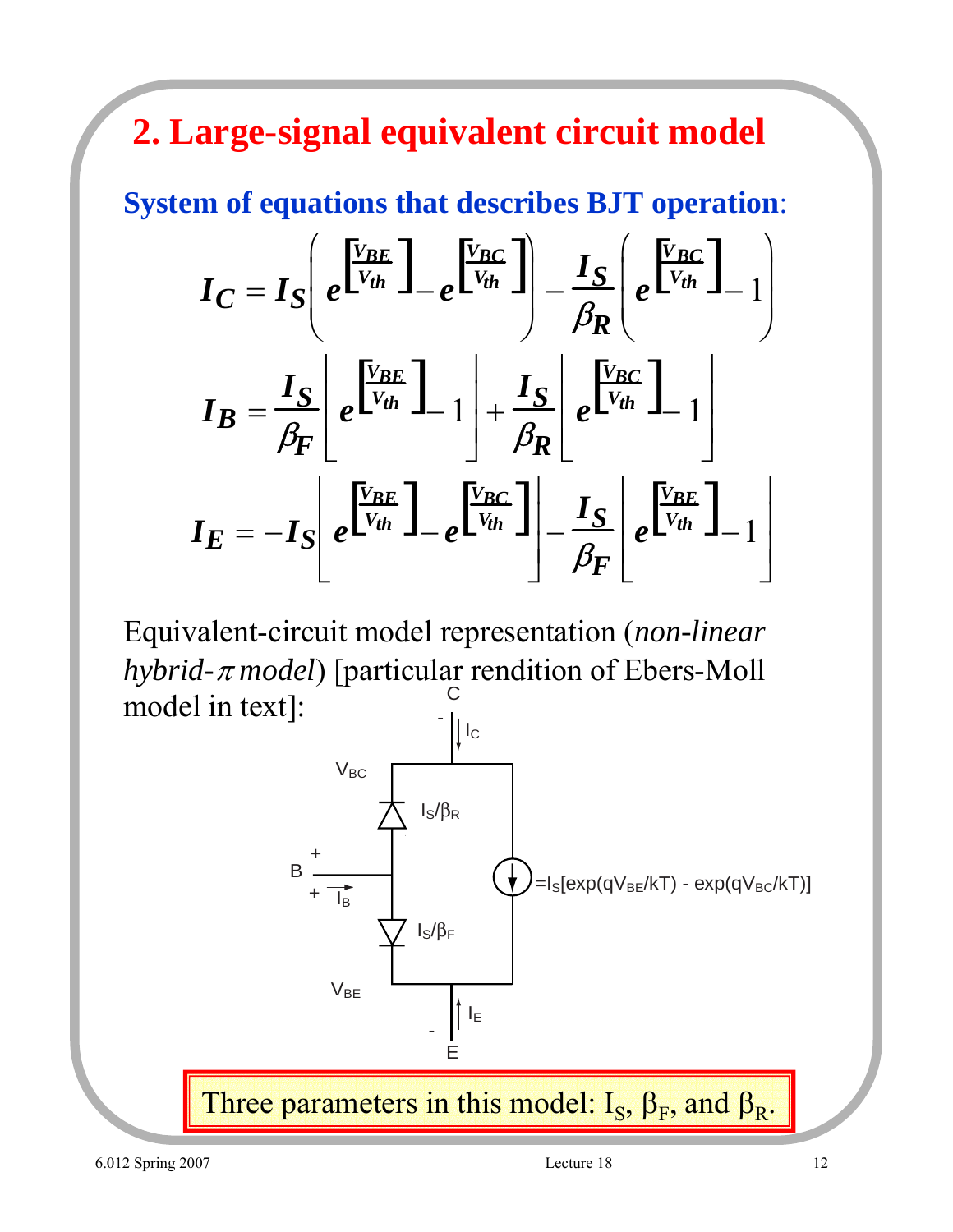

For today's technology:  $V_{BE,on} \approx 0.7$  V. I<sub>B</sub> depends on outside circuit.

• **Reverse-active regime:**  $V_{BE} < 0$ ,  $V_{BC} > 0$ 

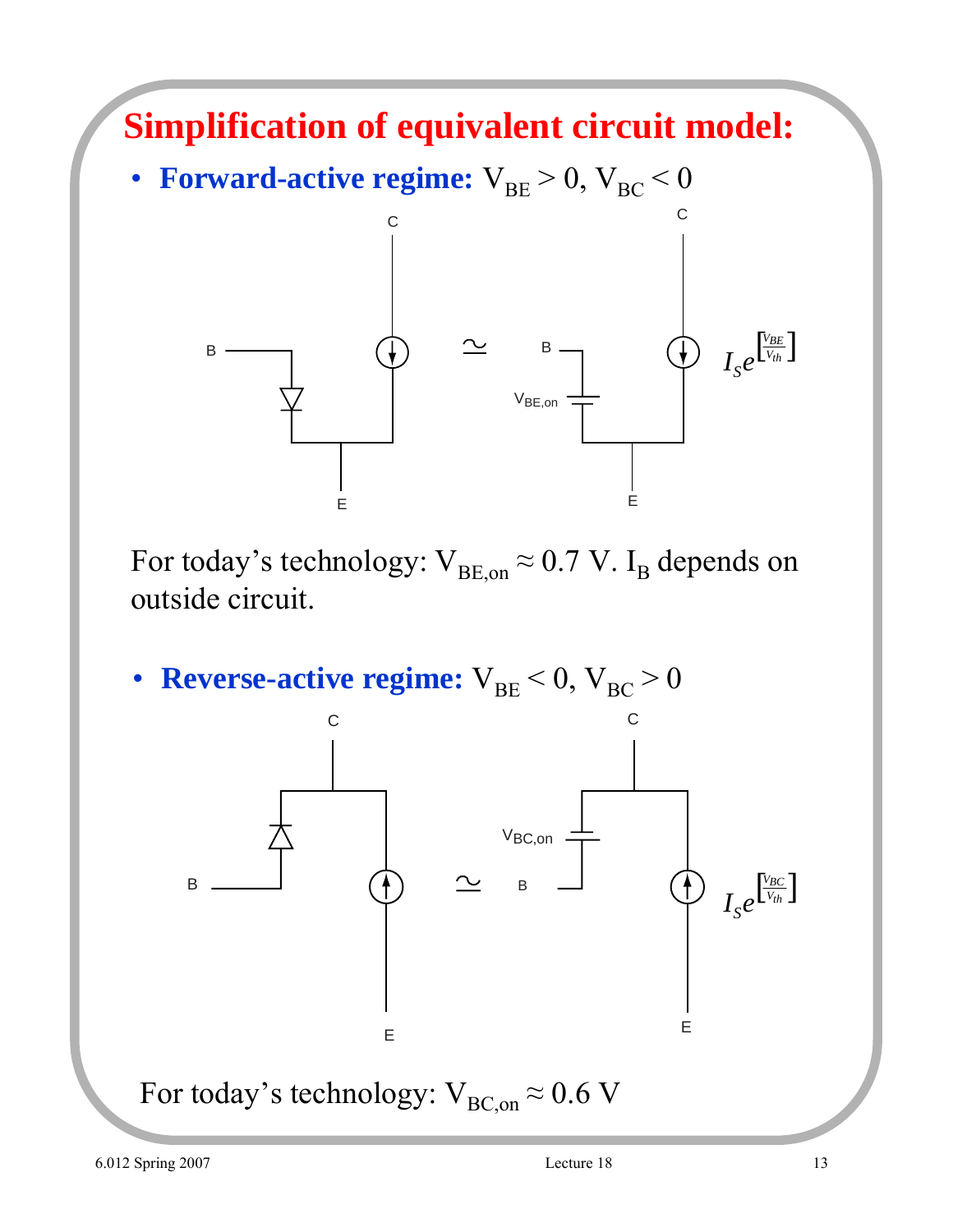

For today's technology:  $V_{CE,sat} \approx 0.1$  V. I<sub>C</sub> and I<sub>B</sub> depend on outside circuit.

C

E

• **Cut-off regime:**  $V_{BE} < 0$ ,  $V_{BC} < 0$ 

 $B \_$ 

Only negligible leakage currents.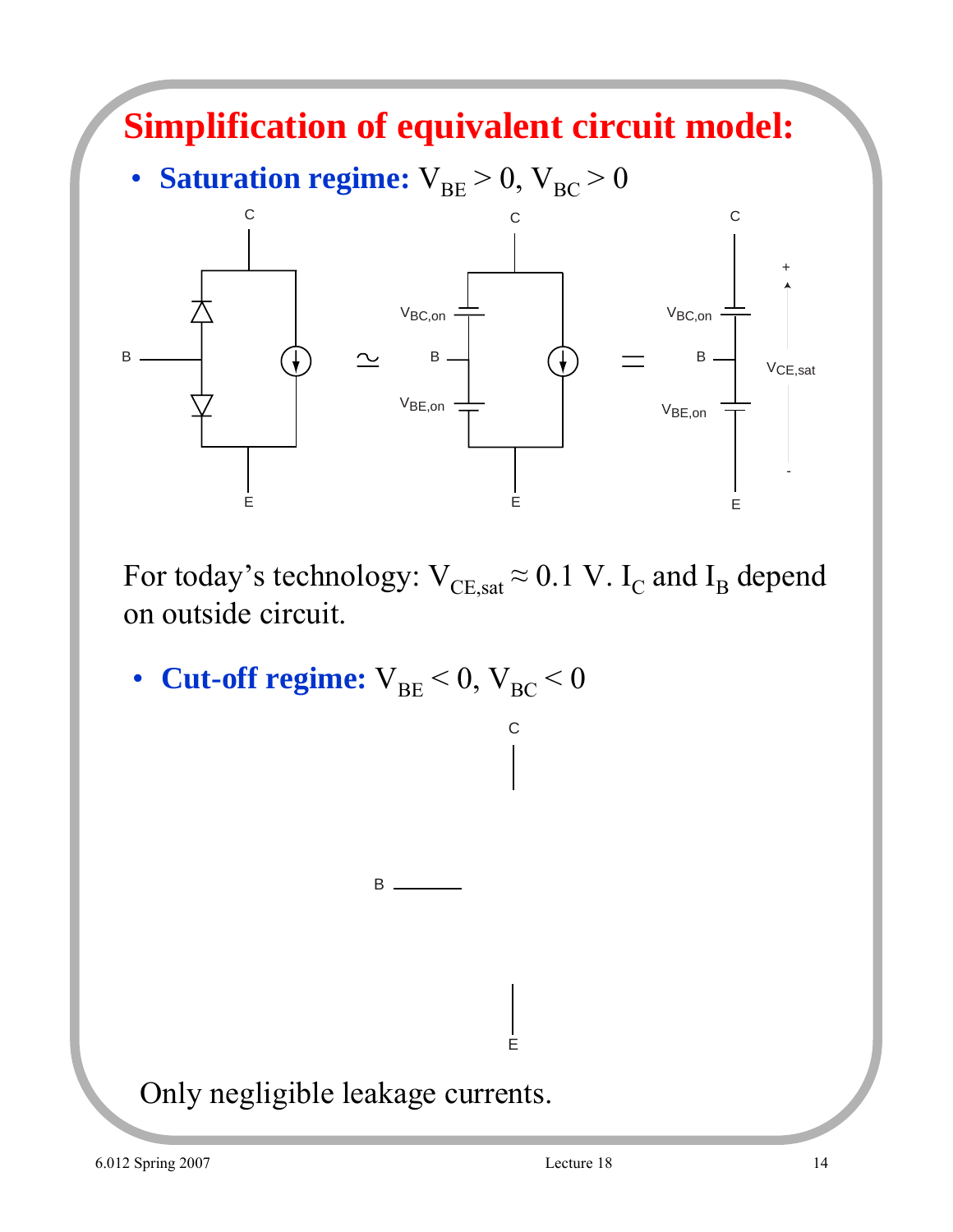### **3. Output Characteristics**

*Common-emitter output characteristics:*

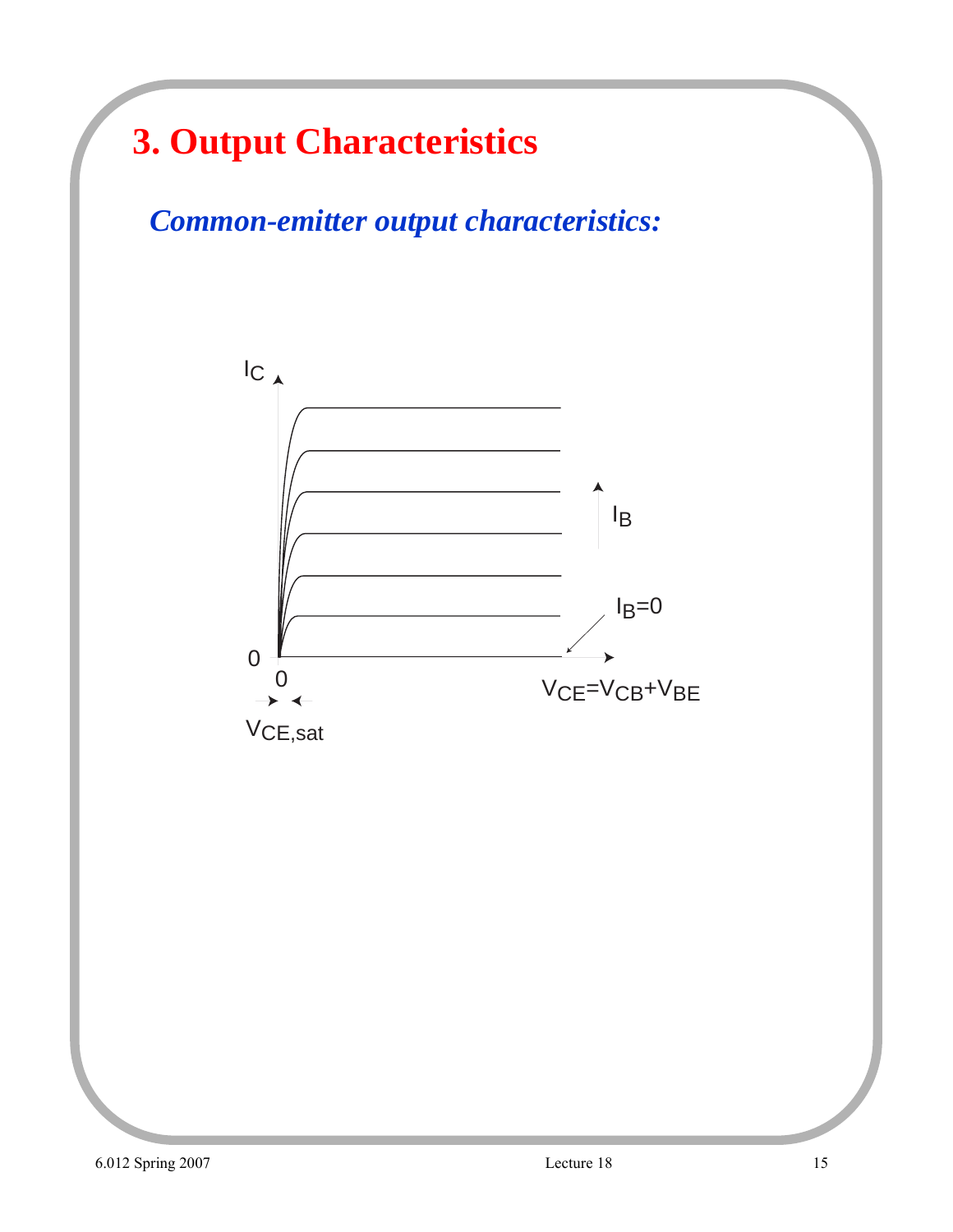### **Common-Emitter Output Characteristics**